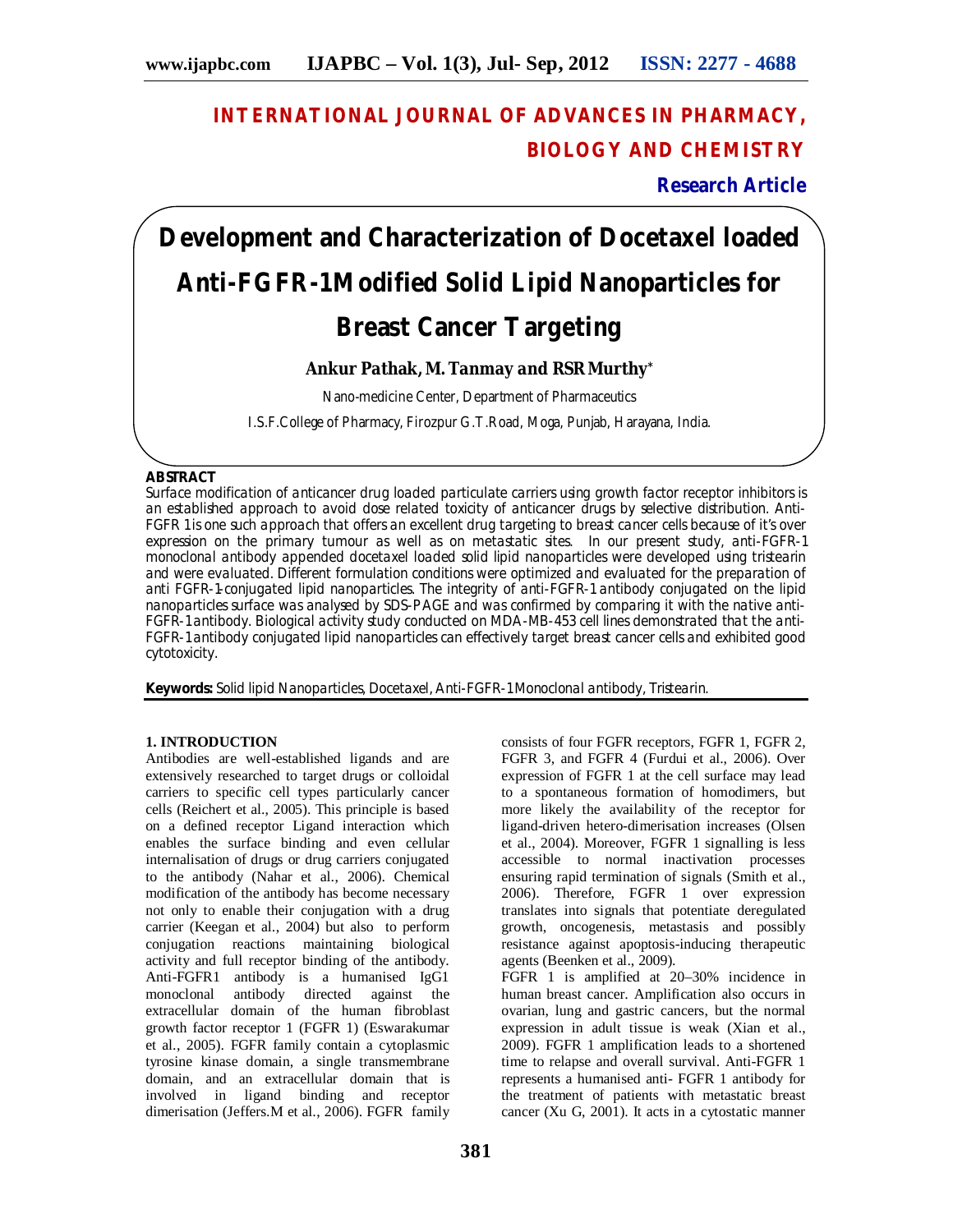by blocking and down modulation of the FGFR 1 receptor and by antibody dependent cellular cytotoxicity as major mechanism of antibody action (Jeffers.M et al., 2006). However, the mechanism of anti-FGFR 1 has not yet been defined compleately. It also induces anti-FGFR 1 internalisation and degradation in breast cancer cells (Wong et al., 2002) and the internalisation ability of FGFR 1 allows an efficient uptake of the antibody alone as well as conjugated to drugs or drug carrier systems (Shaul & Seger, 2007).

Direct linking of several drug molecules to an immunoglobulin is possible but may lead to a decreased biological activity and receptor specificity (Byron et al., 2008). Colloidal systems such as nanoparticles (Nahar et al., 2006) or liposome, on the other hand, provide higher drug carrier capacities than antibodies and, therefore, are especially suited for conjugation to antibodies (Hans M., 2002). Solid Lipid based nanoparticles represent a colloidal drug carrier system with high drug loading capacity. These particles are biodegradable, non-antigenic, non-irritative for tissues and non-toxic (Chen et al, 2001). It also provide protection against degradation and controlled release of the loaded drug (Bargoni et al, 1998). The aim of the present study was the direct covalent coupling of the anti- FGFR 1 antibody to the surface of Docetaxel loaded solid lipid nanoparticles in order to achieve a cell type specific drug carrier system.

#### **2. MATERIALS AND METODS 2.1 MATERIALS**

Drug, Docetaxel was a kind gift from Sun Pharma Advance Research Centre, Vadodara. DSPE (Disterayl Phosphatidyl Ethanolamine) and Hydrogenated Soya Phosphatidylcholine (HSPC) was a kind gift from Lipoid, Germany. Cholesterol (Chol), and Sephadex G-50 were purchased from sigma chemical Co., USA, and used as supplied. Glutaraldehyde was purchased from Rankem Laboratory reagents, New Delhi. Leibovitz's L-15 medium, Foetal bovine serum and Trypsin-EDTA solution were purchased from Hi-Media (Mumbai, India). The breast cancer cell lines MDA-MB-453 were obtained from the National Centre for Cell Science (Pune, India). It was maintained in Leibovitz's L-15 medium supplemented with 10% FBS, 2 to 3 ml of Trypsin-EDTA solution. All other chemicals used were of analytical grade and procured from local suppliers unless mentioned. Double distilled water was used throughout the study.

#### **2.2. METHODS**

#### **2.2.1. PREPARATION OF DOCETAXEL LOADED LIPID NANOPARTICLES**

The solid lipid nanoparticles were prepared by ethanol injection method (Stevens et al., 2004) with

little modifications. Briefly, lipid mix containing HSPC, Tristearin, cholesterol and DSPE in 4:3.4:2.5:1.3 molar ratio was dissolved in ethanol at a concentration of 10 mg/ml and injected into stirred solution (1200 rpm) of phosphate buffer saline (pH 7.4) containing Docetaxel  $(Xt \text{ mgs})$  and Tween 80 (0.5%). Both the aqueous medium and the lipid solution were pre-warmed to and kept at 70–75ºC during the mixing. The preformed lipid suspension was then sonicated using a probe sonicator to form solid lipid nanoparticles. The unentrapped drug from SLNs suspension was removed by passing the suspension through Sephadex G-50 minicolumn. Elutes of free drug fractions and nanoparticle fractions collected quantitatively were pooled separately and estimated for the drug content (Xe) by UV spectrophotometry at 231 nm. The pooled fraction of lipid nanoparticle elutes were Lyophilized and stored in the refrigerator at  $\bar{4}^{\circ}$ C. The percentage drug entrapment was calculated as under:

#### **% DEE = [Xe /Xt]\*100**

#### **2.2.2. PREPARATION OF SOLID LIPID IMMUNONANOPARTICLES**

The immunonanoparticles were prepared by the method reported by Hun et al  $(2009)$  with slight modifications. Briefly, 10 mg of the SLNs was dispersed in the PBS buffer (pH 7.4) containing 0.25% glutaraldehyde (100 fold molar excess) for about 2 h. The excess of Glutaraldehyde was removed from the nanoparticle suspension by dialysis using dialysis membrane (12 kDa) until the nanoparticle suspension yields negative result for free glutaraldehyde when tested using Schiff reagent. The nanoparticles were then incubated with anti-FGFR1 antibody (0.1µg/ml) for 12 h at 4 <sup>ο</sup>C with shaking. The anti-FGFR1 antibody conjugated SLN's produced were recovered by centrifugation at  $22000$  rpm at  $4^{\circ}$ C for 20 min and were stored at 4°C. Percentage drug entrapment was determined by the method given above.

#### **2.2.3. PARTICLE SIZE AND ZETA POTENTIAL ANALYSIS**

The nanoparticles size was determined by dynamic light scattering (DLS) (Zetasizer 2000, Beckman Coulter Ltd. USA) at 25 °C at an angle of 90°. The particle dispersion was diluted with water to get the highest possible signal to noise ratio, yet small enough to prevent multiple scattering to occur. Zeta-potential measurements by laser Doppler electrophoresis were performed on particles redispersed in 10 mM NaCl at the same concentration as used for particle analysis (Zetasizer 2000,Beckman Coulter Ltd. USA). The average of three measurements were recorded.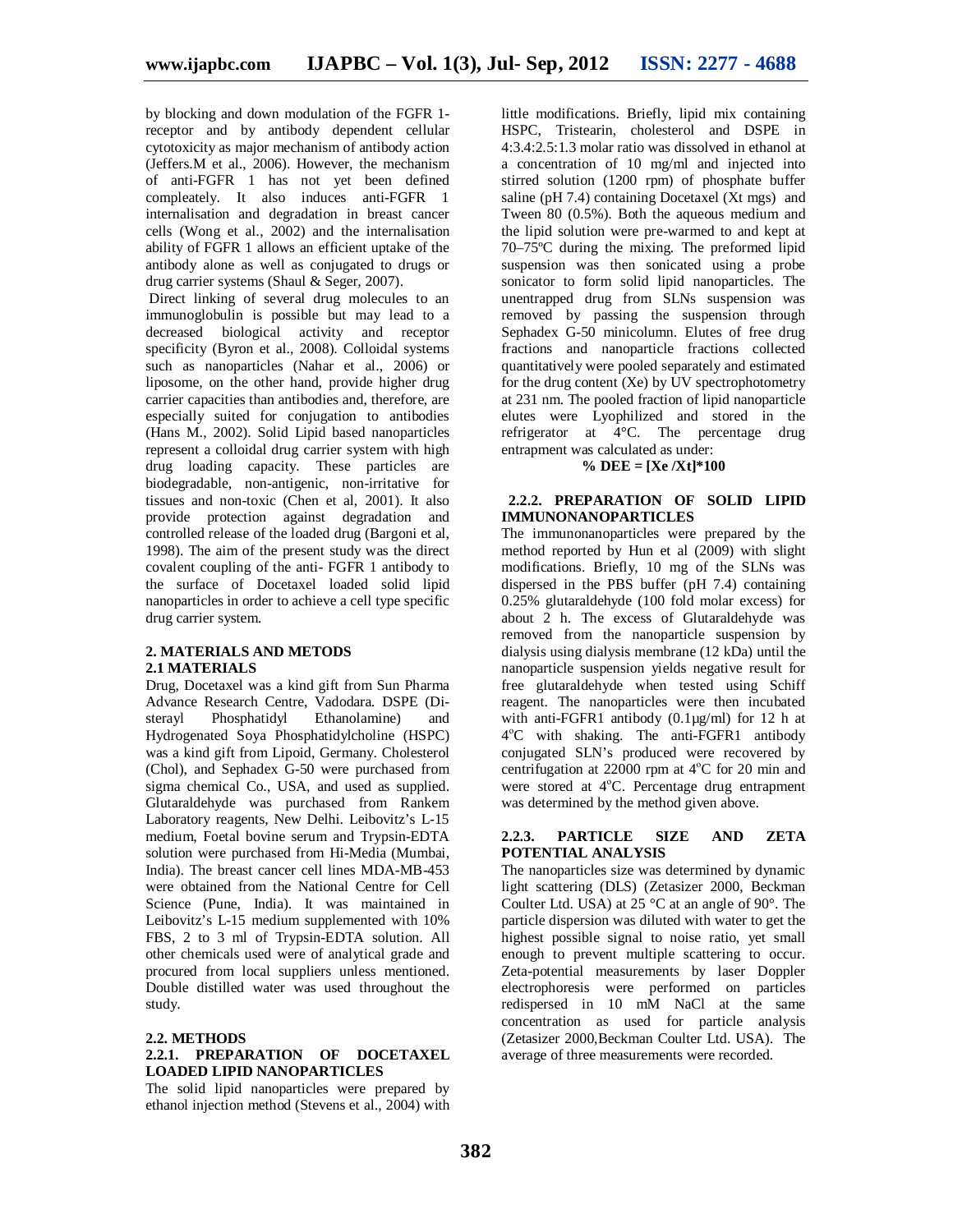#### **2.2.4. MORPHOLOGY**

To examine the shape and morphology of the nanoparticles, samples were analyzed using Scanning Electron Microscopy (SEM) after coating the nanoparticles with gold-palladium alloy (150- 250Å) using a sputter coater.

#### **2.2.5. IN-VITRO DRUG RELEASE STUDY**

An amount equivalent to 10 mg of drug loaded<br>nanoparticles were suspended in 1.5 ml of PBS nanoparticles were suspended in 1.5 ml (pH 7.4) and were incubated in 50 ml PBS in shaking incubator (LabTech, LSI- 2005RL) maintained at 37°C. At defined time intervals, Samples were withdrawn (4 ml) and was replaced with an equal volume of fresh buffer solution. The samples were centrifuged and the amount of drug (docetaxel) in the supernatant was estimated using UV spectrophotometer (λmax = 231 nm). Percentage drug release was calculated.

#### **2.2.6. SDS-PAGE (SDS Polyacrylamide Gel Electrophoresis)**

SDS gel electrophoresis was performed in order to authenticate the anti-FGFR1 antibody procured and to find out the integrity of the antibody in the immuno-nanoparticles prepared. Hence SDS-PAGE was performed, before and after the preparation of the final formulation. The integrity of anti-FGFR1 antibody in the immunonanoparticles was confirmed by comparing the SDS-PAGE result with that of the native anti-FGFR1 antibody.

#### **2.2.7. CYTOTOXICITY STUDIES**

Cell viability was tested using MTT [3-(4, 5- Dimethylthiazol-2-yl)-2, 5-Diphenyltetrazolium Bromide] assay on MDA-MB-453 cell lines. The assay is based on the cleavage of yellow tetrazolium salt MTT by metabolically active cells to form an orange formazan dye which was quantified using ELISA reader. Cells were seeded in 96 well microtitre plates  $(2 \times 10^4 \text{ cells } / 200 \text{ µl})$ growth medium/well) followed by overnight incubation. Supernatants from the wells were aspirated out and fresh aliquots of growth medium were added. After 24 h, supernatants were aspirated out and the cell monolayers in the wells were washed with  $200$  µl PBS  $(0.1M, pH 7.4)$ . Subsequently, MTT reagent (150 µl, 0.8 mg/ml) was added in each well, incubated for 5 h. DMSO (dimethyl sulfoxide, 100 µl) was added in each well after aspirating out the supernatant and incubated at 37ºC for 1 hour. Absorbance at two wavelengths (570 nm for soluble dye and 630 nm for cells) were recorded using ELISA reader. Concentrations of samples showing 50% reduction in cell viability  $(i.e. IC_{50}$  values) were then calculated. An OD value of control cells (Unexposed cells) was taken as 100% viability (0% cytotoxicity).

#### **2.3. Statistical analyses**

All the experiments were carried out three times, independently. The data obtained were expressed in terms of 'mean ± standard deviation' values. Wherever appropriate, the data were also subjected to unpaired two tailed Student's t-test. A value of  $p<0.05$  was considered as significant. Asterisk  $(*)$ in Figure denotes a statistically significant difference compared to control ( $p < 0.05$ ).

# **3 RESULTS AND DISCUSSIONS**

#### **3.1 Preparation of Nanoparticles**

The Ethanol injection method (Stevens et al., 2004) was used for encapsulating hydrophobic drug, docetaxel. An important step in the preparation of nanoparticles is the formation of the emulsion, as the droplet size determines the final nanoparticles size. Emulsion droplets smaller than 0.5 um were obtained by sonication which eventually leads to the formation of particles of required size range. However, other parameters like emulsion volume and viscosity played an important role in controlling particle size of the SLN prepared. Furthermore, the drug payload during emulsification process affected the morphology and physio-chemical properties of the resultant nanoparticles. Hence major influencing parameters like drug to lipid ratio and sonication time were optimized keeping the other parameters like the composition of the lipid mix (10 mg HSPC, 3 mg DSPE, 3 mg Cholesterol) and sonication frequency (80W) constant.

#### **3.2 Influence of Drug to lipid ratio**

The effect of drug concentration on the particle size and entrapment efficiency of drug is shown in Fig.1. An inverse relationship between the drug concentration and the particle size was observed without affecting the Polydispersity index. This indicate the possibility of preparing fairly monodisperse particles over a size range of 100- 150 nm by using fairly higher drug to lipid ratio (D/P ratio). However, with the increasing D/P ratio between 0.3 to 0.7, drug entrapment efficacy decreased gradually, but a sharp decrease in DEE was observed at D/P ratio of 0.7. The docetaxel recovery results indicated that the drug could be incorporated into SLNs up to approximately 56% in case of the batch with 0.7 D/P ratio. Increase in the sonication time (30-90 sec) decreased in particle size till 60 sec. as a result of smaller droplet formation and thus formation of smaller particle size (Fig 1). However, further increase in the sonication time (60 sec. to 90 sec.) resulted considerable increase in particle size probably due to aggregation of globules prior to the formation of particle as a result of high kinetic energy driven collision of globules.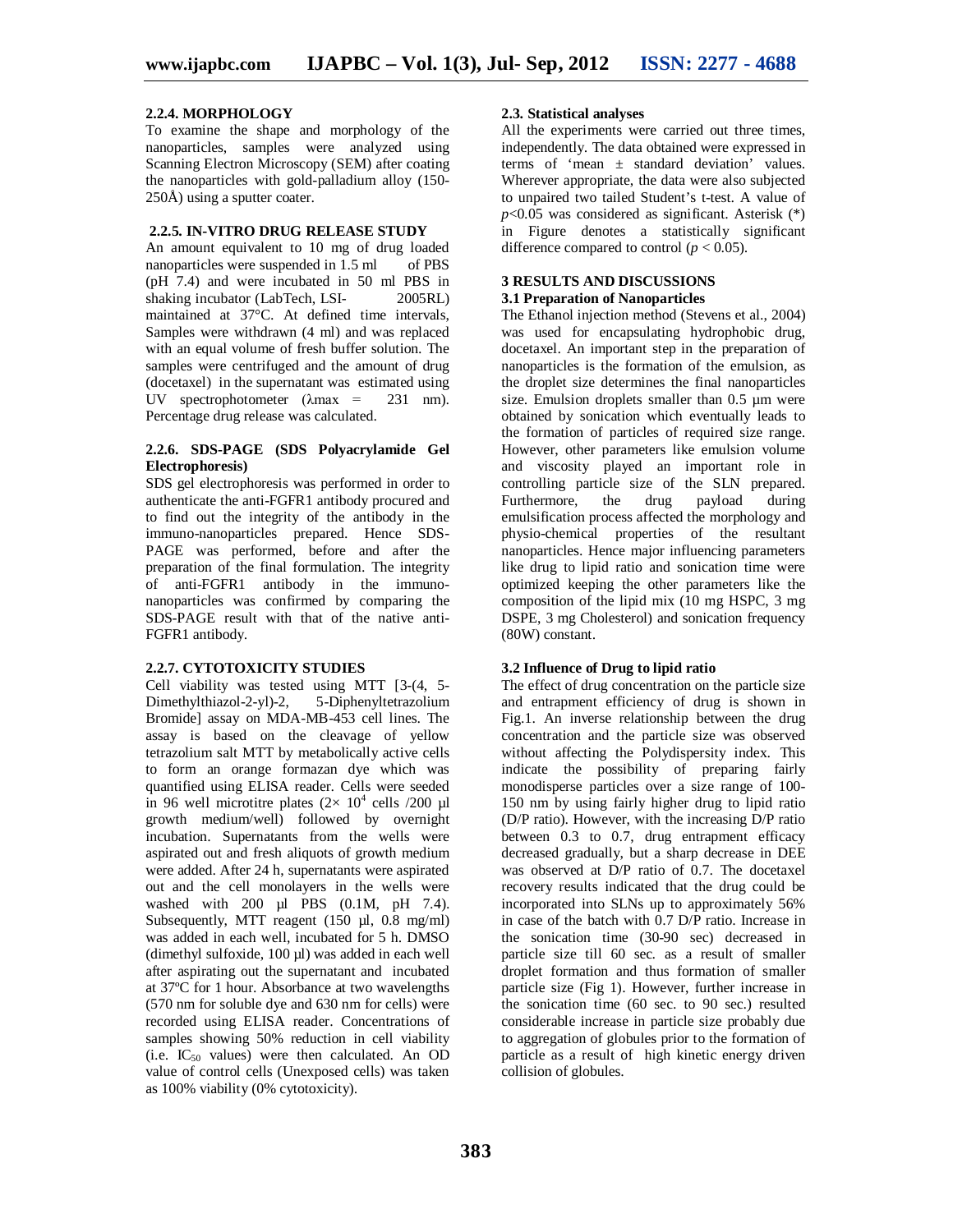

**Fig. 1: Effect of drug concentration and sonication time on size of nanoparticles and % Drug Entrapment Efficiency**

#### **3.3 Morphology and Zeta potential**

Morphological studies conducted using scanning electron microscopy showed the particles to be spherical, smooth and almost uniform in shape and size (Figure 2). The SLN samples exhibited zeta potential of -30.8 mV. The value is practically acceptable for electrostatic stabilization of non flocculated systems like SLN suspension even though some theoretical values suggested are ideally in the range of -30 to -60 mV. (Muller, & Heinemann, 1992)



**Fig. 2: SEM Photograph of Solid Lipid Nanoparticles**

#### **3.5 In-vitro Release Profile**

In vitro drug release profile of lipid nanoparticles is shown in figure 3. The studies carried out in PBS (pH 7.4) at 37°C exhibited low but uniform drug release of around 30% in 48 hours characterizing very slow release probably due to low partitioning of the drug between the dissolution medium and the lipid mix in the SLN matrix. Low burst release (<10% of the loaded drug) observed here is an indicative of high encapsulation of the drug in the polymer matrix with insignificant adsorption of the drug on the particle surface. Kinetics of the drug release calculated from the profile was found to follow zero-order  $(r^2 = 0.9874)$  confirming the release mechanism to be predominantly by lipid degradation rather than diffusion through the matrix (Higuchi's Kinetic model).



**Fig. 3: In- vitro release profile of docetaxel loaded nanoparticles in PBS (pH 7.4) at 37°C**

#### **3.6 Conjugation of Anti-FGFR 1 Mab to Solid Lipid Nanoparticles**

The major objective of this study was to prepare immune nanoparticles derived from solid lipid mix (HSPC, Tristearin, cholesterol and DSPE) containing amino groups at the ends, allowing nanoparticles surface modification for targeting purposes. Amine groups were chosen to couple targeting units by applying Glutaraldehyde chemistry in aqueous media. The coupling of anti FGFR 1 mAb (as an antibody for breast cell for targeting units) to Glutaraldehyde activated nanoparticles at the surface was studied. Figure 4 shows the scheme of the coupling mechanism of the Anti-FGFR 1 Mab at the surface of solid lipid nanoparticles.

The particle size and size distribution along with drug entrapment efficiency of docetaxel loaded immune nanoparticles is shown in Table 1. The particle size of solid lipid immune nanoparticles was slightly higher than plain lipid nanoparticles and the polydispersity index was also higher. The reason could be the possibility of bridging of amine groups of two different particles through glutaraldehyde leading to increase in size and PDI of the particles. The anti-FGFR 1 antibody attachment slightly increases the nanoparticles size due to increased molecular dimension. However, this had little effect on drug entrapment efficiency.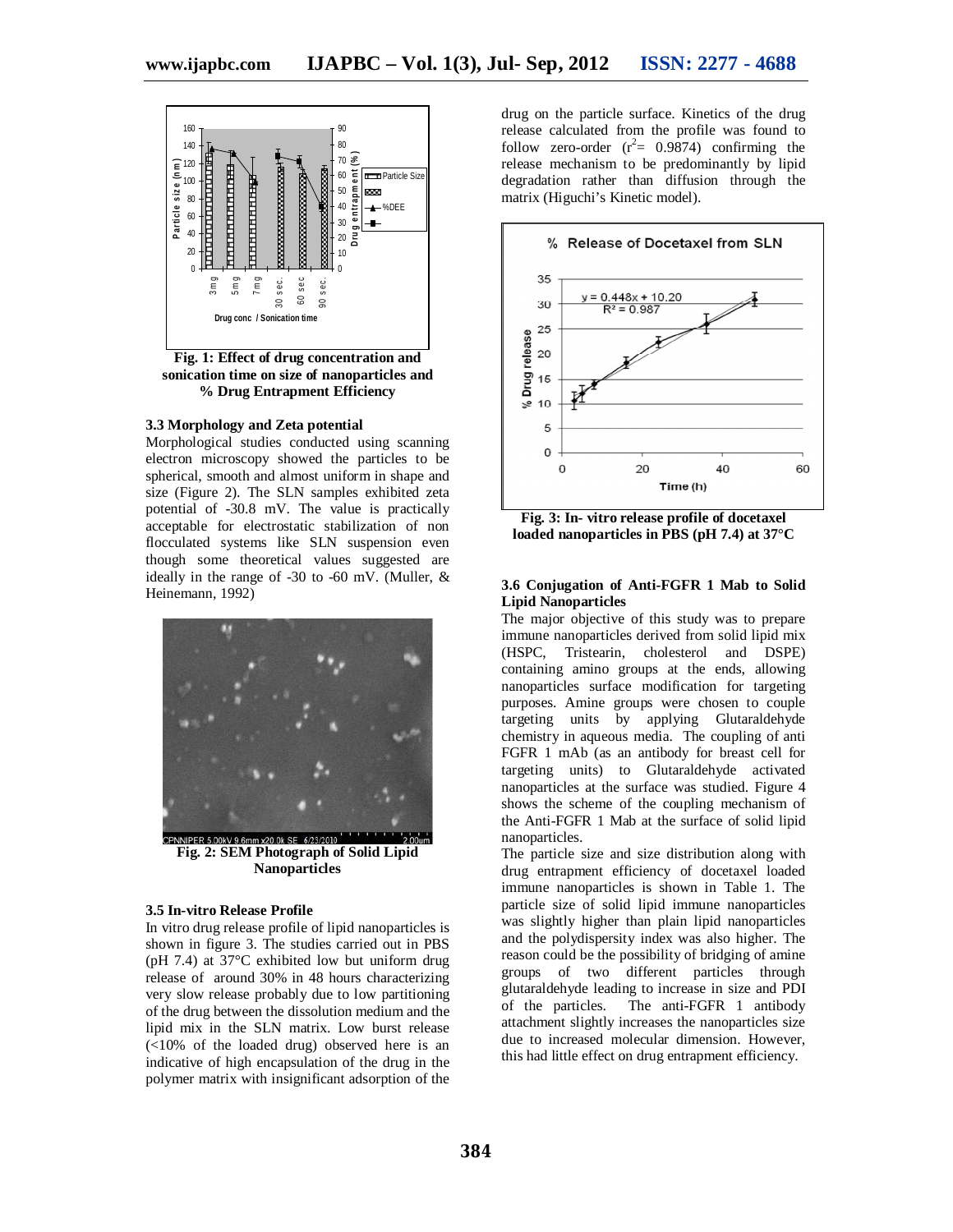

**Fig. 4: (a) Shows the Glutaraldehyde mediated cross linking scheme of Docetaxel loaded Solid Lipid Nanoparticles to Anti-FGFR1 Antibody. (b) Shows the Anti-FGFR1 mediated uptake of Docetaxel loaded Nanoparticles to the Breast cancer cells expressing FGFR1 receptors.**

**Table 1: Represents Size, Polydispersity and Drug Entrapment Efficiency of Solid lipid Nanoparticles and Immunonanoparticles**

| S. No. | <b>Parameters</b>               | <b>Solid Lipid Nanoparticles</b> | <b>Immunoparticles</b> |
|--------|---------------------------------|----------------------------------|------------------------|
|        | Particle size (nm)              | $109.5 \pm 13.5$                 | 128.4                  |
|        | Polydispersity index            | $0.286 \pm 0.03$                 | 0.321                  |
|        | Zeta Potential                  | $-30.8+7.8$                      | $-22.96$               |
| 4      | % Drug entrapment<br>efficiency | $69.16 + 1.14%$                  | 57.12%                 |

#### **3.7 SDS-PAGE (SDS Polyacrylamide Gel Electrophoresis)**

Anti-FGFR-1 antibody may become inactive due to irreversible denaturation and aggregation during the immunonanoparticle preparation process. The integrity of anti-FGFR-1 antibody after conjugation with the nanoparticle surface was analysed by SDS-PAGE (figure 5) in comparison with the native anti-FGFR-1 antibody. From the SDS-PAGE photos it can be concluded that antibody conjugated on nanoparticle surface was almost same in structure as the native anti-FGFR-1 antibody.



**Fig. 5: SDS-PAGE of anti- FGFR1 antibody: (A) Native anti-FGFR-1 antibody and (B) FGFR-1 antibody after conjugation with the nanoparticle**

#### **3.8 CYTOTOXICITY STUDIES (MTT assay)**

In cytotoxicity study, Docetaxel concentrations in all the formulations were adjusted to be the same. Percentage cell viability of all formulations at different concentrations in MDA-MB-453 cell lines was evaluated and documented in figure 6. Solid lipid immunonanoparticles showed significant cytotoxic effect at lesser drug concentration than solid lipid nanoparticles after 24 h incubation period in MDA-MB-453 cell lines.



**Fig. 6: Percentage cell viability of Docetaxel loaded AbNP (▲), Docetaxel loaded NPs (●) compared with the plain drug (■ ) in MDA-MB-453 cell lines**

The  $IC_{50}$  of Solid lipid immunonanoparticles was 52 µg /ml in comparison to the simple drug loaded solid lipid nanoparticles ( $IC_{50}$  56 µg/ml) after 24 h incubation period in MDA-MB-453 cell lines. However, the  $IC_{50}$  observed for the pure drug was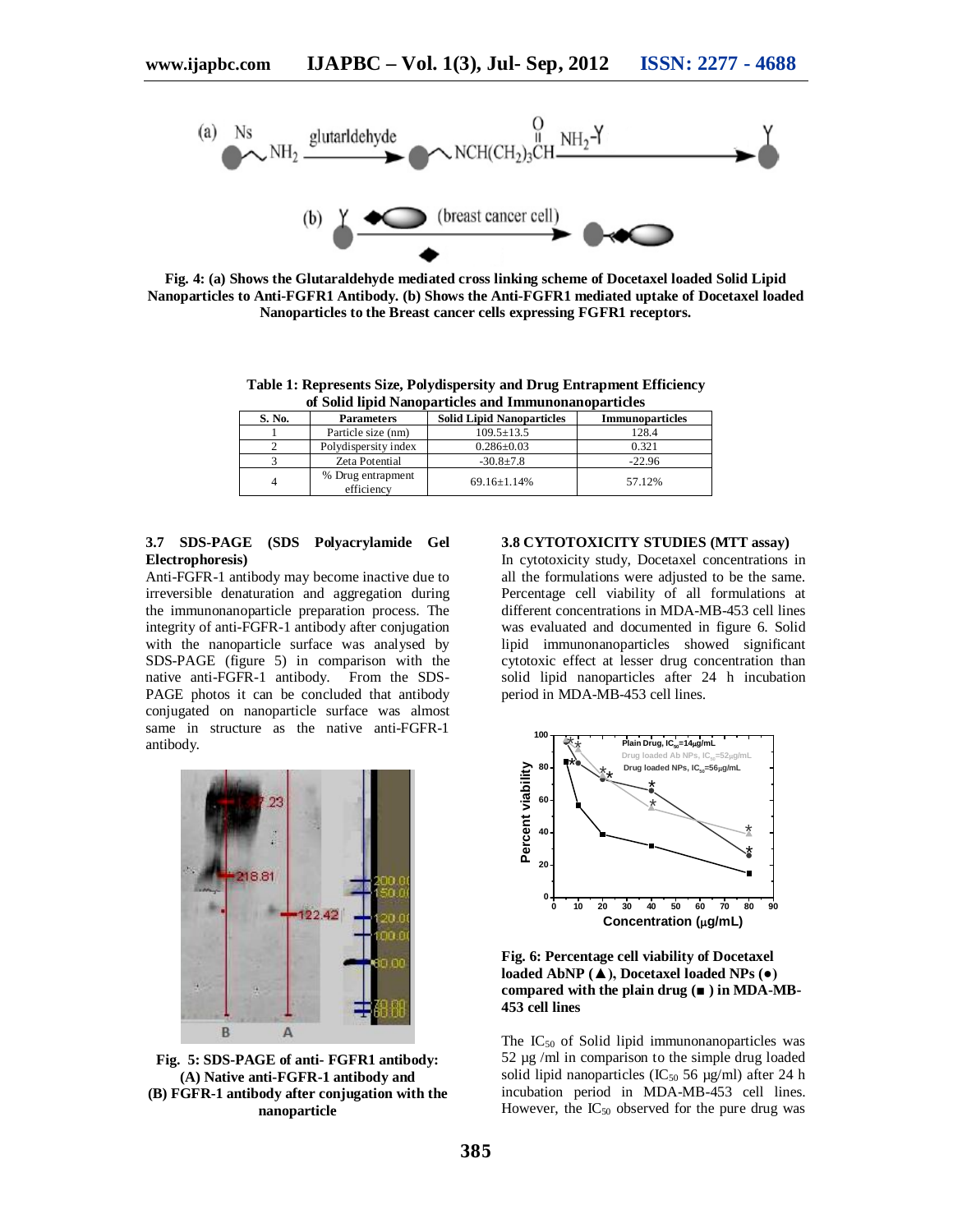comparatively very low  $(14 \mu g/ml)$  on the cell lines obviously due to immediate availability of the drug for internalization. When solid lipid immuno nanoparticles when compared with simple SLN, cell uptake was more in case of Anti FGFR-1 nanoparticles (Immunonanoparticles) than unconjugated lipid nanoparticles, indicating increased internalization of nanoparticles by antibody attachment. This proves the targeting potential of anti-FGFR-1 monoclonal antibody tagged on nanoparticle surface.

The blank solid lipid nanoparticles and immunonanoparticles when tested exhibited low cytotoxicity in MDA-MB-453 cell lines in comparison to pure drug. It implied that these nanoparticles could be useful as drug carriers without any cytotoxic effects of it's own. Such a nanoparticle system for drug delivery is multifunctional, which provides a way to formulate anticancer drugs with increased effectiveness and reduced side effects.

#### **CONCLUSIONS**

A solid lipid nanoparticle offers specific advantage of simple and rapid preparation method which is easy to scale up. Potential of this carrier system for receptor mediated target delivery is investigated in this study. Anti- FGFR-1 appended solid lipid immuno-nanoparticles loaded with anticancer drug docetaxel were prepared by direct covalent coupling of antibodies to Glutaraldehyde activated nanoparticles and evaluated for in-vitro cytotoxicity on MDA-MB-453 breast cancer cell lines. Immuno nanoparticles were of the size range suitable for IV administration and showed sustained released of the loaded drug. SDS-Page results confirmed the intactness of the antibody after conjugation to nanoparticles also. The results of ex-vivo cytotoxicity experiment on MDA-MB-453 cells proved the targeting capability of anti-FGFR-1 when appended on the lipid nanoparticles. Moreover this also concludes that proposed nanoparticle system was able to achieve a specific uptake in FGFR-1-positive breast cancer cells. This provides the basis for an efficient targeted delivery system design for docetaxel in SLN based system for breast cancer with possible reduction of side effects of the pure drug.

#### **ACKNOWLEDGEMENT**

Authors wishes to acknowledge the courtesy of Shri Parveen Garg, Chairman of the ISF College of Pharmacy, Moga for providing the facility.

#### **REFERENCES**

1. Beenken A and Mohammadi M. The FGF family: biology, pathophysiology and therapy. Nat Rev Drug Discov. 2009;8:235−253.

- 2. Bargoni A, Caralli R, Caputo O, Fundaro A, Gasco MR and Zara GP.Solid lipid nanoparticles in lymph and plasma after duodenal administration to rats. Pharm Res. 1998;15(5):745-750.
- 3. Byron SA, Gartside MG, Wellens CL, Mallon MA, Keenan JB and Powell MA. Inhibition of activated fibroblast growth factor receptor 2 in endometrial cancer cells induces cell death despite PTEN<br>abrogation. Cancer Res. abrogation. 2008;68:6902−6907.
- 4. Chen DB. In vitro study of two types of long circulating solid lipid nanoparticles containing paclitaxel.Chem Pharm Bull.2001;49:1444-147l.
- 5. Eswarakumar VP, Lax I and Schlessinger J. Cellular signaling by fibroblast growth factor receptors. Cytokine Growth Factor Rev. 2005;16:139-149.
- 6. Furdui CM, Lew ED, Schlessinger J and Anderson KS. Autophosphorylation of FGFR1 kinase is mediated by a sequential and precisely ordered reaction. Mol. Cell. 2006;21:711−717.
- 7. Hans MLA. Biodegradable nanoparticles for drug delivery and targeting. Curr. Opin. Solid State Mater Sci. 2002;6:319- 27.
- 8. Hun X and Zahang Z. Anti epidermal growth factor receptor (anti-EGFR)<br>antibody conjugated fluorescent antibody conjugated nanoparticles probe for breast cancer imaging.Spectrochim. Acta part A: Mol Biomol Spectrosc. 2009;7214-7219.
- 9. Jeffers ML. Fibroblast growth factors in cancer:therapeutic possibilities.<br>Expert.Opin.Ther.Targets. 2006:6:469-Expert.Opin.Ther.Targets. 482.
- 10. Keegan ME, Falcone JL, Leung TC and<br>Saltzman WM. Biodegradable Saltzman WM. Biodegradable microspheres with enhanced capacity for covalently bound surface ligands. Macromolecules. 2004; 37:9779-9784.
- 11. Mu ller RH and Heinemann S. Fat emulsions for parenteral nutrition. I., Evaluation of microscopic and laser light scattering methods for the determination of the physical stability. Clin Nutr. 1992;11:223–272.
- 12. Nahar M, Dutta T, Murugesan S, Asthana A, Mishra D, Rajkumar V, Tare M, Saraf S and Jain NK. Functional polymeric nanoparticles: an efficient and promising tool for active delivery of bioactives. Critical Reviews™ in Therap. Drug Carrier System. 2006;23:259-318.
- 13. Olsen SK, Ibrahimi OA, Raucci A, Zhang F, Eliseenkova AV and Yayon A. Insights into the molecular basis for fibroblast